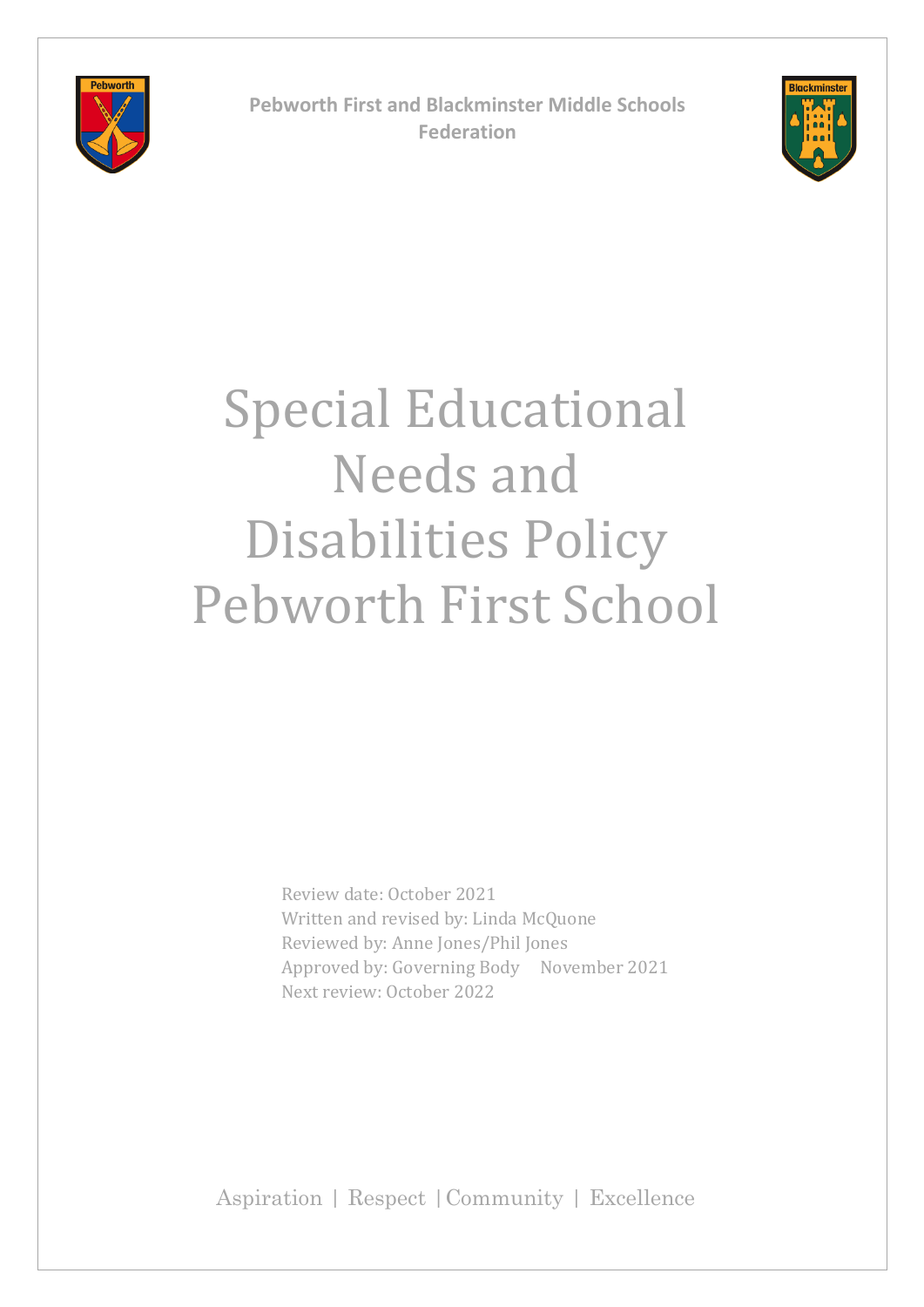#### Contents

| Arrangements for co-ordinating provision for children with Special Educational Needs or Disabilities 6 |  |
|--------------------------------------------------------------------------------------------------------|--|
|                                                                                                        |  |
|                                                                                                        |  |
|                                                                                                        |  |
|                                                                                                        |  |
|                                                                                                        |  |
|                                                                                                        |  |
|                                                                                                        |  |
|                                                                                                        |  |
|                                                                                                        |  |
|                                                                                                        |  |
|                                                                                                        |  |
|                                                                                                        |  |
|                                                                                                        |  |
| Appendix 1:                                                                                            |  |
|                                                                                                        |  |
| Appendix 2:                                                                                            |  |
|                                                                                                        |  |
| Appendix 3:.                                                                                           |  |
|                                                                                                        |  |

This policy was produced by the SENDCo in consultation with the Executive Headteacher, Head of School and the Governing Body. It is based on the Special Educational Needs Code of Practice and with close reference to the Worcestershire County Council's SEN e-Book of Information and Guidance for Schools and SENDCOs.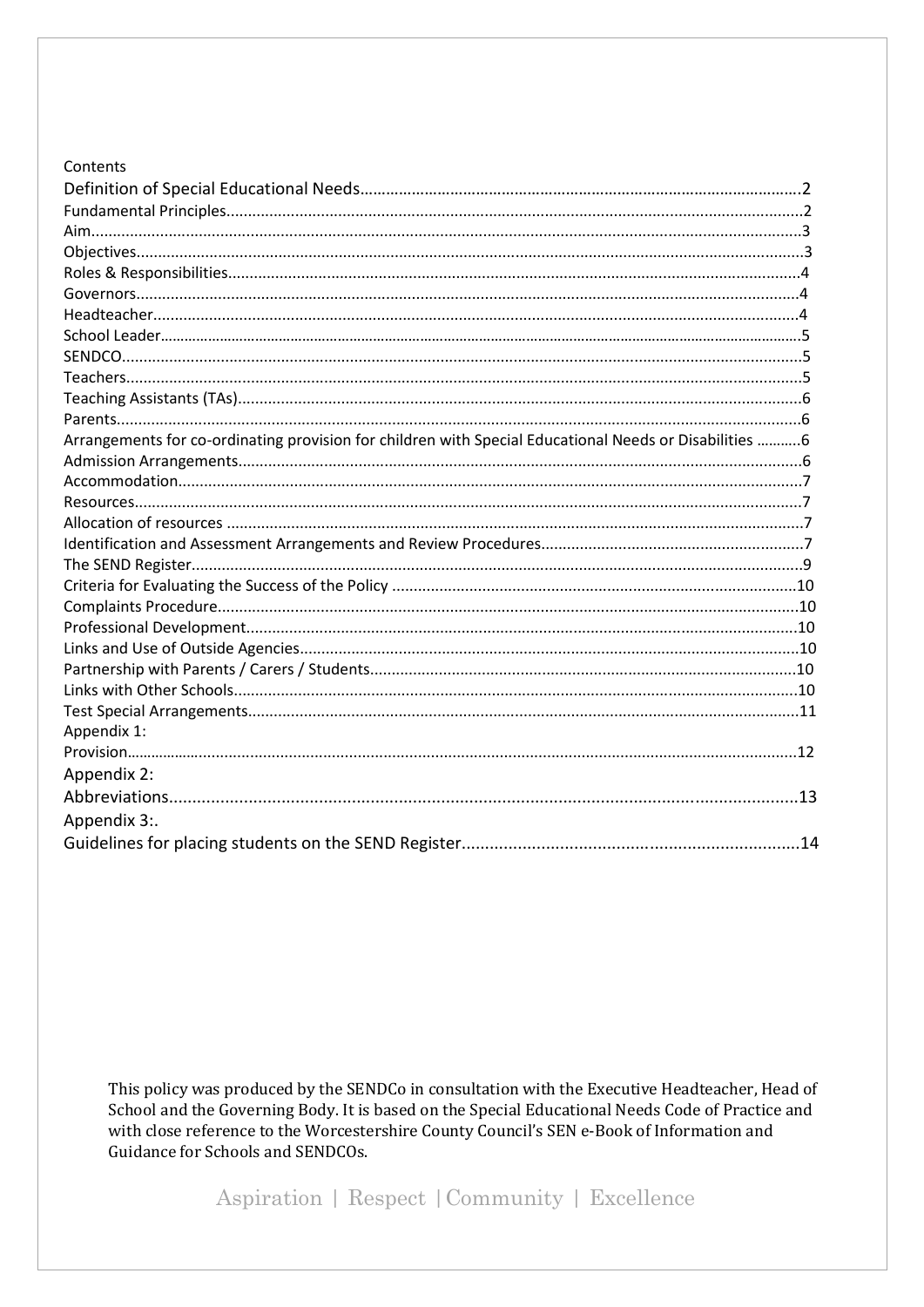## Definition of Special Educational Needs

Students have Special Educational Needs if they have a **learning difficulty** that calls for special educational provision to be made for them.

#### Children have a **learning difficulty** if they:

• Have a significantly greater difficulty in learning than the majority of children of the same age; or

• Have a disability that prevents or hinders them from making use of educational facilities of kind generally provided for children of the same age in schools within the area of the local authority

A person has a **disability** if he/she has a physical or mental impairment, which has a substantial and long term adverse effect on his / her ability to carry out normal day-to-day activities. Section 1 (l) Disability Discrimination Act 1995

Students must not be regarded as having a learning difficulty solely because their language, or form of the home language, is different from the language in which they will be taught.

In the Pebworth First and Blackminster Middle Schools Federation we believe that students with Special Educational Needs may need extra help because of a range of needs, such as in thinking and understanding, physical or sensory difficulties, emotional and mental health difficulties, difficulties with speech and language or how they relate to and behave with other people. Many students will have Special Educational Needs of some kind at some time during their education. The Federation will have due regard for the Special Needs Code of Practice when carrying out our duties towards all students with special educational needs, and ensure that parents are notified when SEND provision is being made for their child.

#### **Special educational provision** means:

For the student of two years or over, educational provision which is in addition to, or otherwise different from, the educational provision made generally for children of their age in schools maintained by the Local Authority, other than special schools in the area. **(See Appendix 1)** 

ALL teachers must have regard to the Special Educational Needs Code of Practice. Some of this is a statutory responsibility.

# Fundamental Principles

• Students with SEND should have their needs met. This should normally be done within the school, but might include provision elsewhere;

- The views of the student should be sought and taken into account;
- Parents have a vital role to play in supporting their child's education;
- Students with SEND should be offered full access to a broad, balanced and relevant education;

• The Federation values the contribution that every child and young person can make and welcomes the diversity of culture, region and intellectual style;

• All students with SEND are valued, respected and equal members of the Federation;

• Inclusion of all students is a matter for the whole school, and we are proud to promote the ethos that all teachers are teachers of students with Special Educational Needs; recognising that the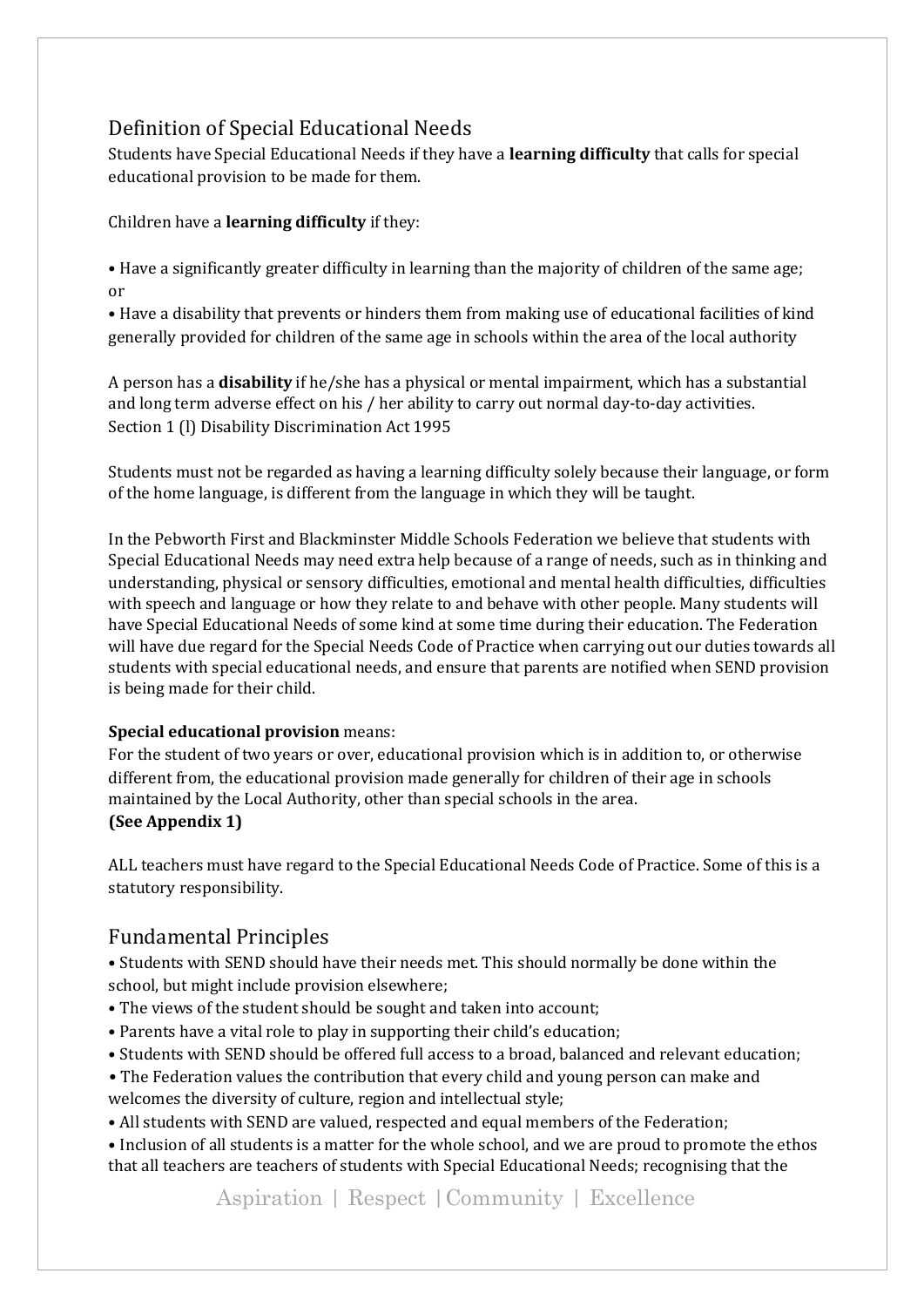governing body, Headteacher, SENDCO, Support staff and all other members of staff have a responsibility to children and young people with SEND.

### Aim

To raise levels of achievement by enabling all students to:

• Access the broad and balanced curriculum, the Environment and the federation's written information

- Discover and make the most of their skills and talents
- Be included in all aspects of school life
- Have a buoyant self-esteem
- Progress well towards their agreed targets, meeting or exceeding them.

### **Objectives**

To identify and assess SEND by:

• Establishing effective systems of early identification through internal and external assessment and liaison with feeder first schools

• Using the graduated response – a cycle of assessment, planning and reviewing actions in detail and frequently to identify the best way of securing good progress for SEND students.

To support individual students' needs by:

- Establishing effective systems of communication for SEND;
- Providing one-to-one or small group work to meet specific needs;
- Providing in-class support from Teaching Assistants (TAs) as appropriate;
- Completing an Annual Review for all students with an EHC Plan;
- Completing and reviewing an Individual Provision Map for students on the SEND Register and on the school provision map;
- Establishing and monitoring up to date SEND records for the school;

• Liaising with the School Leader to apply for and put in place Access Arrangements for students with SEND who are taking external examinations, i.e. SATS;

• Providing quality first teaching with effective Wave 1 approaches (quality inclusive teaching, which takes into account the learning needs of all the pupils in the classroom. It includes providing differentiated work and creating an inclusive learning environment);

• Providing appropriate English and Maths support through Wave 2 and Wave 3 (See Appendix 3) intervention;

• Working in close partnership with providers of specialist services for students with SEND; Informing and involving parents and students as appropriate.

• Listening to and acting on the views of children/young people.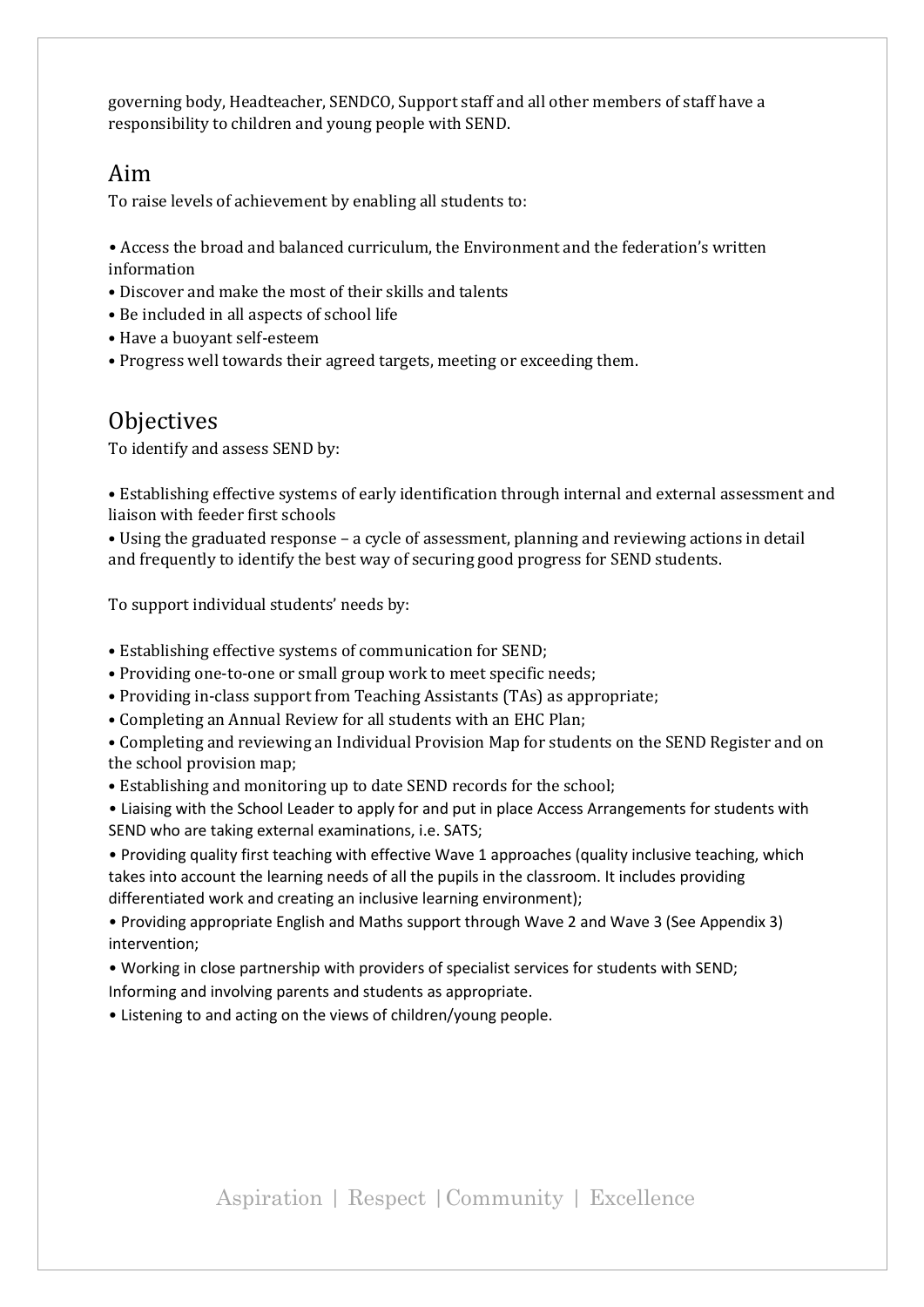# Roles and Responsibilities

# Governors

(The Link Governor for SEND is: Lorna Button )

• Ensure that the necessary provision is made for any student who has Special Educational Needs or Disability (SEND) and is of a high standard.

• Ensure that where the 'responsible person' – the Headteacher – has been informed by the LA that a student has special educational needs, or a EHCP, and that those needs are made known to all who are likely to teach them.

• Ensure that teachers in the Federation are aware of the importance of identifying and providing for those children who have SEND.

- Ensure students who have SEND make progress in line with expectations.
- Monitor the SEND register.
- Consult the LA and the governing bodies of other schools when it seems to be necessary or desirable in the interests of co-ordinated special educational provision in the area as a whole.

• Ensure that a student with SEND joins in the activities of the school together with children who do not have SEND, so far as is reasonably practical and compatible with the student receiving the special educational provision their learning needs call for, the efficient education of the students with whom they are educated, and the efficient use of resources.

- Report to parents on the implementation of the school's policy for students with SEND.
- Have regard to the updated SEND Code of Practice (2014) when carrying out the governing body's duties toward all students with SEND.
- Ensure that parents are notified of a decision by the school that SEND provision is being made for their child.

#### *The Governors play an important role in ensuring that*:

- They are fully involved in developing and monitoring the Federation's SEND policy.
- They are up-to-date and knowledgeable about the Federation's SEND provision, including how funding, equipment and personnel resources are deployed.
- The quality of SEND provision is continually monitored.
- An annual report is provided to parents.

# Headteacher

Ms Linda McQuone, the Executive Headteacher, has overall responsibility for Special Needs and Disabilities and is therefore, in terms of the Code of Practice, 'The Responsible Person'. The School Leader at Pebworth First School works closely with the SENDCO and Executive

Headteacher to oversee the provision for pupils with SEND. This involves:

• Ensuring that SEND receives appropriate staffing, funding and resources within the constraints of the school budget.

- Supporting and monitoring the work of the SENDCO.
- Working with the SENDCO to identify professional development needs.
- Liaising with outside agencies as appropriate.
- Monitoring the effectiveness and impact on student progress and achievement of SEND provision.
- Monitoring issues of equal opportunities.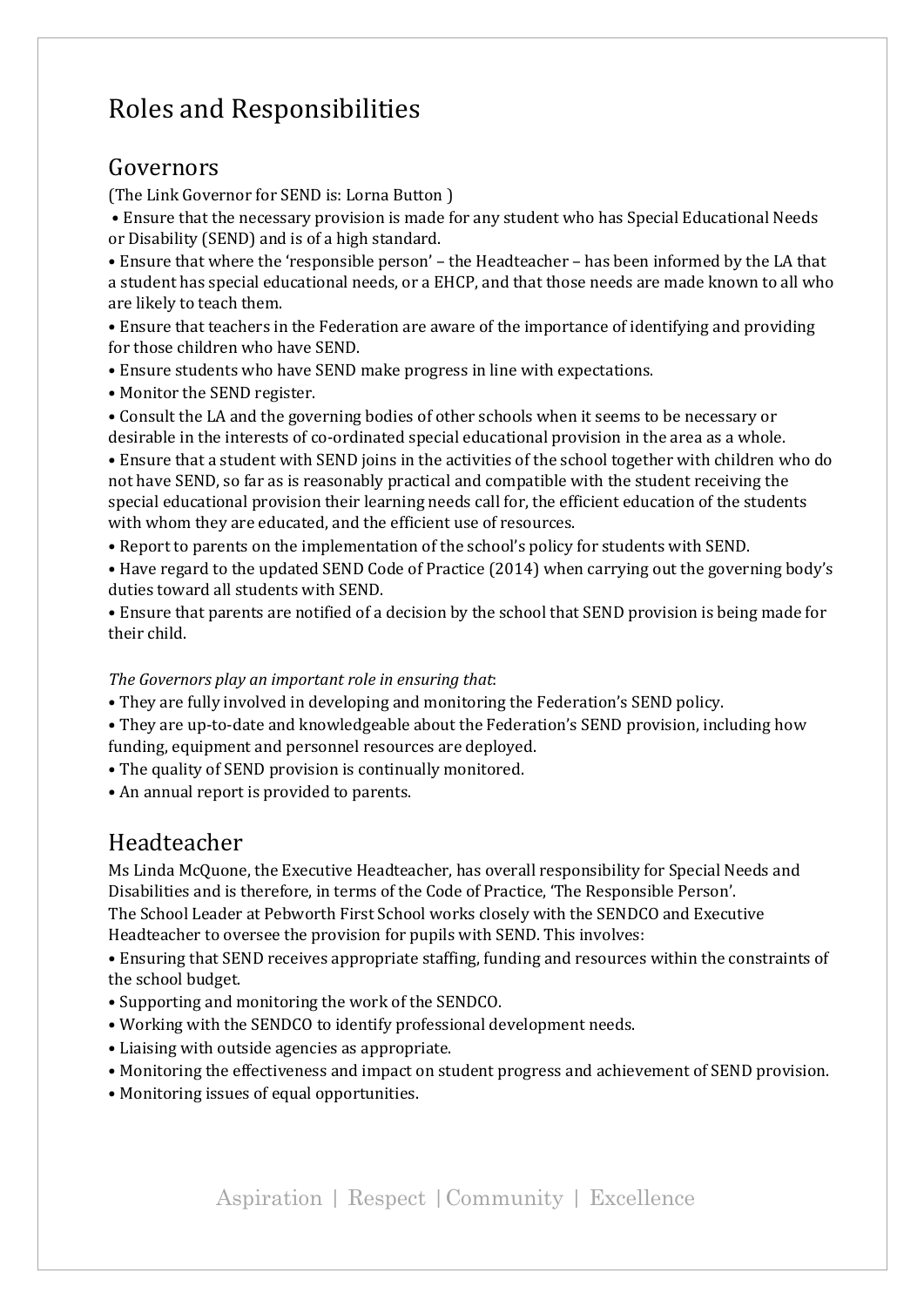# **SENDCO**

The SENDCO is responsible for co-ordinating the provision of SEND at Pebworth First School. This will involve:

• Day to day operation of the Special Educational Needs and Disabilities policy.

• Providing advice to staff and liaising with them on the completion of provision maps and ensuring SEND provision is accurately recorded and appropriate to each student.

• Co-ordinating SEND information and communication, regularly updating and publishing the SEND register.

- Assessing student's needs and ensuring children make progress in relation to their target grades.
- Overseeing and maintaining specific resources for Special Educational Needs and Disabilities.
- Liaising with outside agents as appropriate.
- Liaising with the designated Child Protection officer

• Liaising with the designated teacher with responsibility for Looked after Children and ensuring LAC students are monitored and progress, compared to target grades, tracked.

• Contributing to the professional development of staff and liaising with the School Leader and Executive Headteacher to ensure that training needs related to SEND are met.

• Monitoring, evaluating and reporting on provision, including the impact of provision on student achievement and progress, to the governing body in conjunction with the designated responsible person.

- Prepare documentation for reviews.
- Managing the work of the teaching assistants through appropriate timetabling and workloads.
- Liaising with parents of students with Special Educational Needs and Disabilities.
- Lead on interventions alongside other leaders.
- Ensure the provision map meets the needs of students with significant SEND.
- Liaise with staff.
- Aid with the administration of pastoral support plans where necessary.
- Prepare information for and arrange Annual Review of students with EHC Plans.
- Prepare a list of students needing Social, Emotional and Mental Health intervention.
- Liaising with parents of students with Social, Emotional and Mental Health difficulties.
- Lead on SEMH intervention

### Teachers

- Know which students are on the register and why.
- Be involved in the implementation of the provision map.
- Produce differentiated work to meet the learning needs of SEND and non-SEND students.
- Ensure students with SEND and non-SEND progress towards meeting or exceeding target grades.
- Complete SEND monitoring sheets for reviews and PSPs.
- Raise SEND issues at staff meetings.
- Brief TAs on lessons they support.

• Include deployment of TAs in lesson plans as this will secure Good to Outstanding learning and teaching.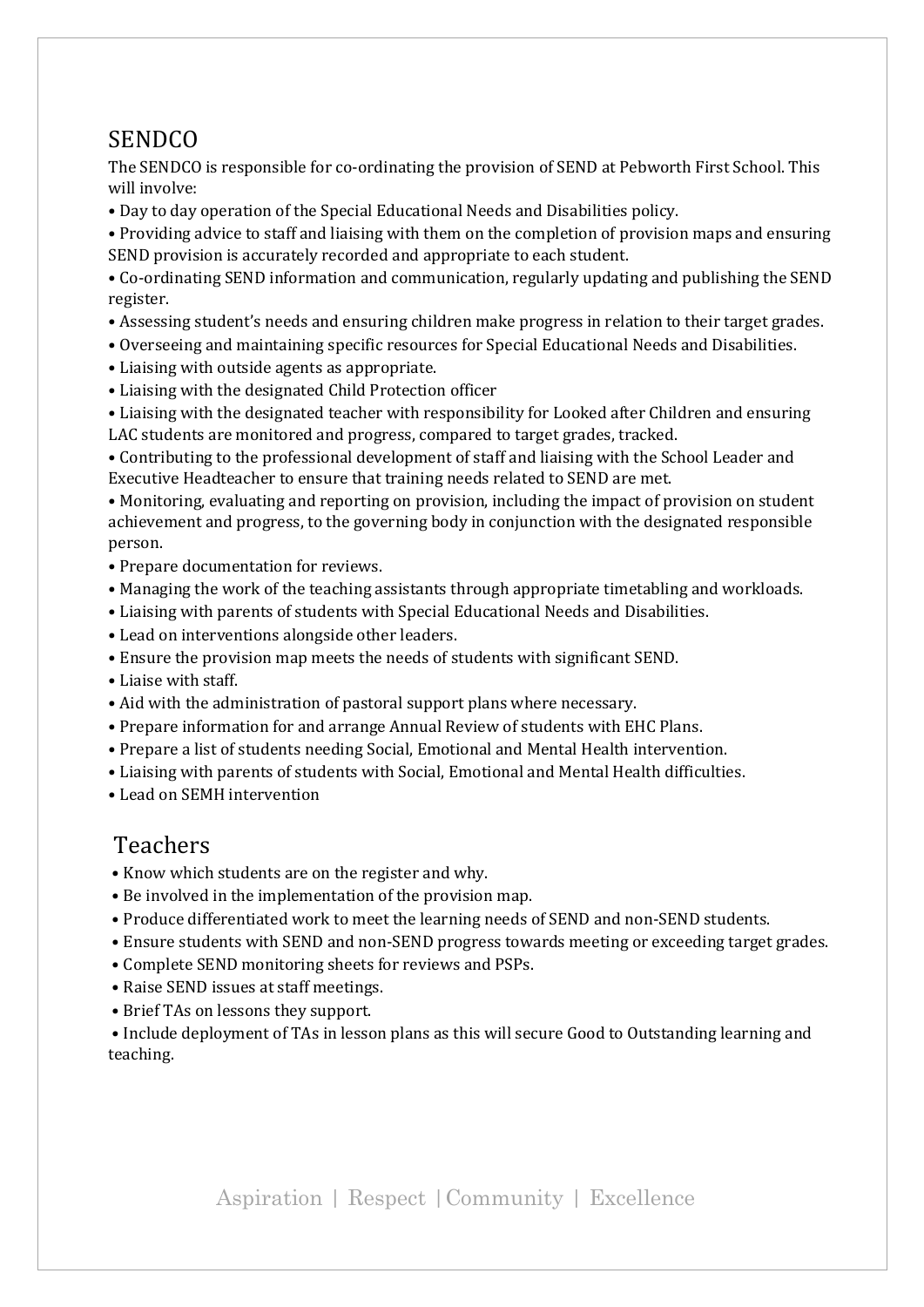# Teaching Assistants (TAs)

- Liaise with teachers, SENDCO and School Leaders when needed.
- Monitor students' progress in class and update SEND files.
- Disseminate information.
- Evaluate progress.
- Work with students in lessons, individually or in small groups as directed by the SENDCO and subject teachers
- Inform SENDCO of SEND issues.
- Ensure staff are aware of students needing intervention.

# Parents/carers

- Attend relevant meetings and Reviews.
- Support the implementation of the provision map.
- Support and encourage their child.

• All parents of students with SEND will be treated as partners under the SEND Code of Practice and supported to play an active and valued role in their child's education.

# Arrangements for co-ordinating provision for children with Special Educational Needs or Disabilities

The needs of the majority of students will be met in the classroom. Teachers are expected to make every effort to ensure that students with Special Educational Needs or Disabilities are fully involved in the life of the class by providing appropriate differentiated learning opportunities. For some students it will be necessary for them to spend time in small group work or being withdrawn from the classroom for specific, timed activities related to their needs. This may be delivered by a teacher or TA. The SENDCO will oversee this provision to ensure it meets the objectives of this policy.

# Admission Arrangements (see also Admissions Policy)

The Federation does not select students for entry. We are a Federation committed to inclusive education. No student is refused a place because of their special educational needs unless it is felt that the school cannot make appropriate provision from within its resources. A student with an EHCP who names Pebworth First School as their school of choice will automatically be offered a place at the school.

As a Federation, we have comprehensive liaison procedures and an induction programme for students starting in Year 6, Reception or joining us as a casual admission. This includes:

We undertake regular liaison meetings and visits into feeder schools to transfer SEND information. Student records, including SEND information, are transferred during the summer term.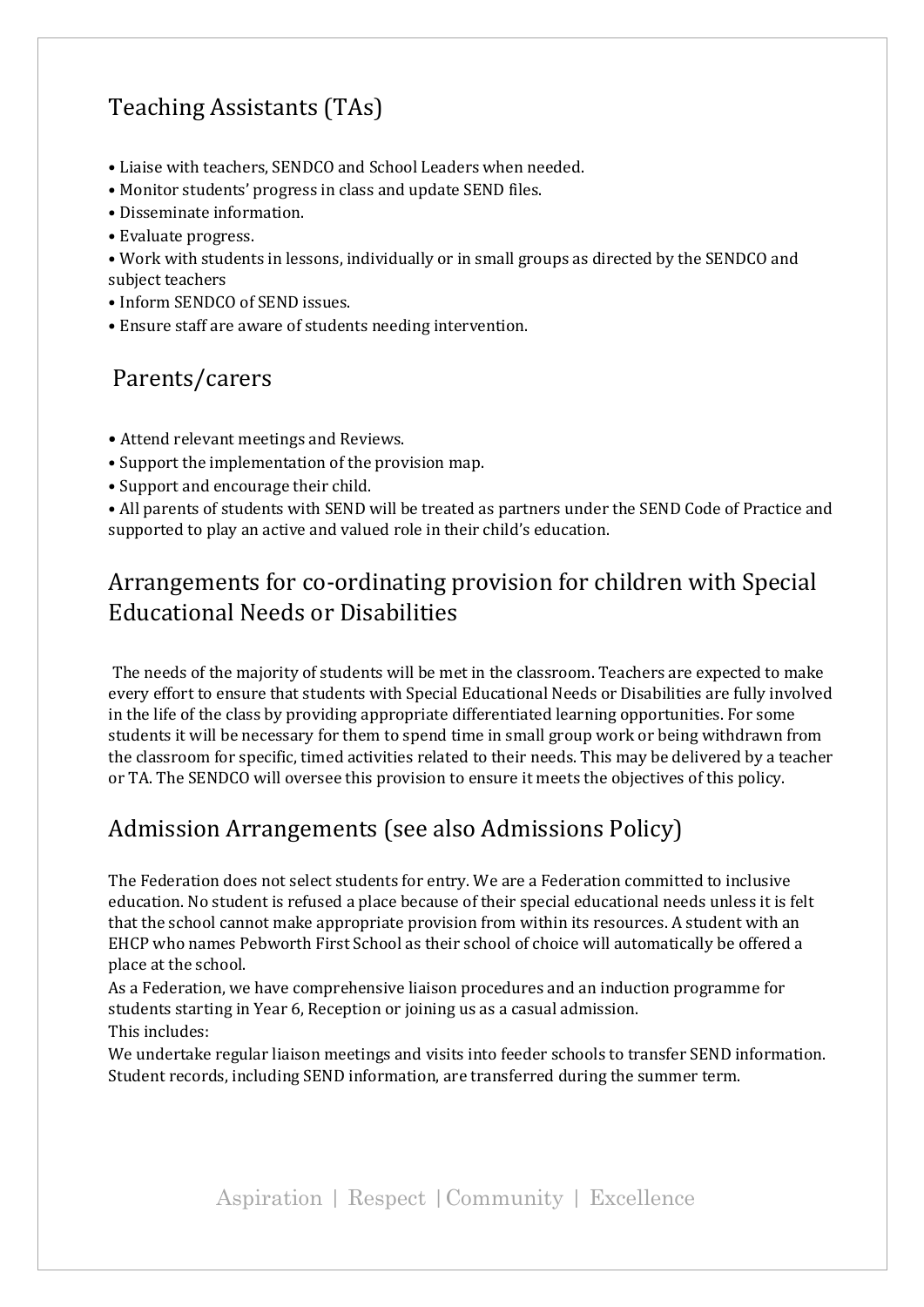# Accommodation

The SEND Department has a teaching room, which is equipped with a range of resources, as well as use of the library, Hall and School Lead's office for interventions and extra support.

An office is available for administration and storage of confidential SEND files.

# Resources

SEND funding is delegated to mainstream schools to enable Headteachers, Governors and SENDCOs to make decisions about curriculum and support arrangements for both individuals and groups of students who experience barriers to their learning, making sure that resources are used early and proactively to address learning needs as they arise.

# Allocation of resources

The Governing Body, through the SENDCO, ensures that resources are allocated to support appropriate provision for all students requiring it, and in meeting the objectives of this policy.

Additional funding and support can be made available from:

• Worcestershire Home and Hospital Education Service Outreach Team also provide TA support for the reintegration of students with medical problems returning from hospital.

• Child and Adolescent Mental Health Service (CAMHS) provide therapeutic counselling and Art Therapy sessions.

- Pupil Premium fund can be used to support students with SEND who are also in receipt of free school meals or who are looked after.
- Ethnic Minority Achievement Service provides peripatetic support for students with English as an Additional Language (EAL)

• West Mercia Police, Police Community Support Officers and staff from the Youth Offending Service, provide short-term support and mentoring for individual students, both in and out of school time.

• Worcester Domestic Violence Support and Action Project , CINCH, Parentline Plus, Childline, ASTRA Project, Rethink, Winston's Wish, SHARE, Teens in Crisis

- Educational psychologists
- Medical officers
- Speech therapists
- Physiotherapists
- Hearing impairment services
- Visual impairment services
- The business community
- Education Welfare Officer
- Social Services
- Friends of the School

### Identification and Assessment Arrangements and Review Procedures

(The school follows the guidance contained in the updated Special Educational Needs Code of Practice [2014]. This recommends a graduated approach. (See also Appendix 3) In the Federation we have adopted a whole-school approach to SEND policy and practice. The SEND Code of Practice (2014) makes it clear that all teachers are teachers of students with SEND. Students identified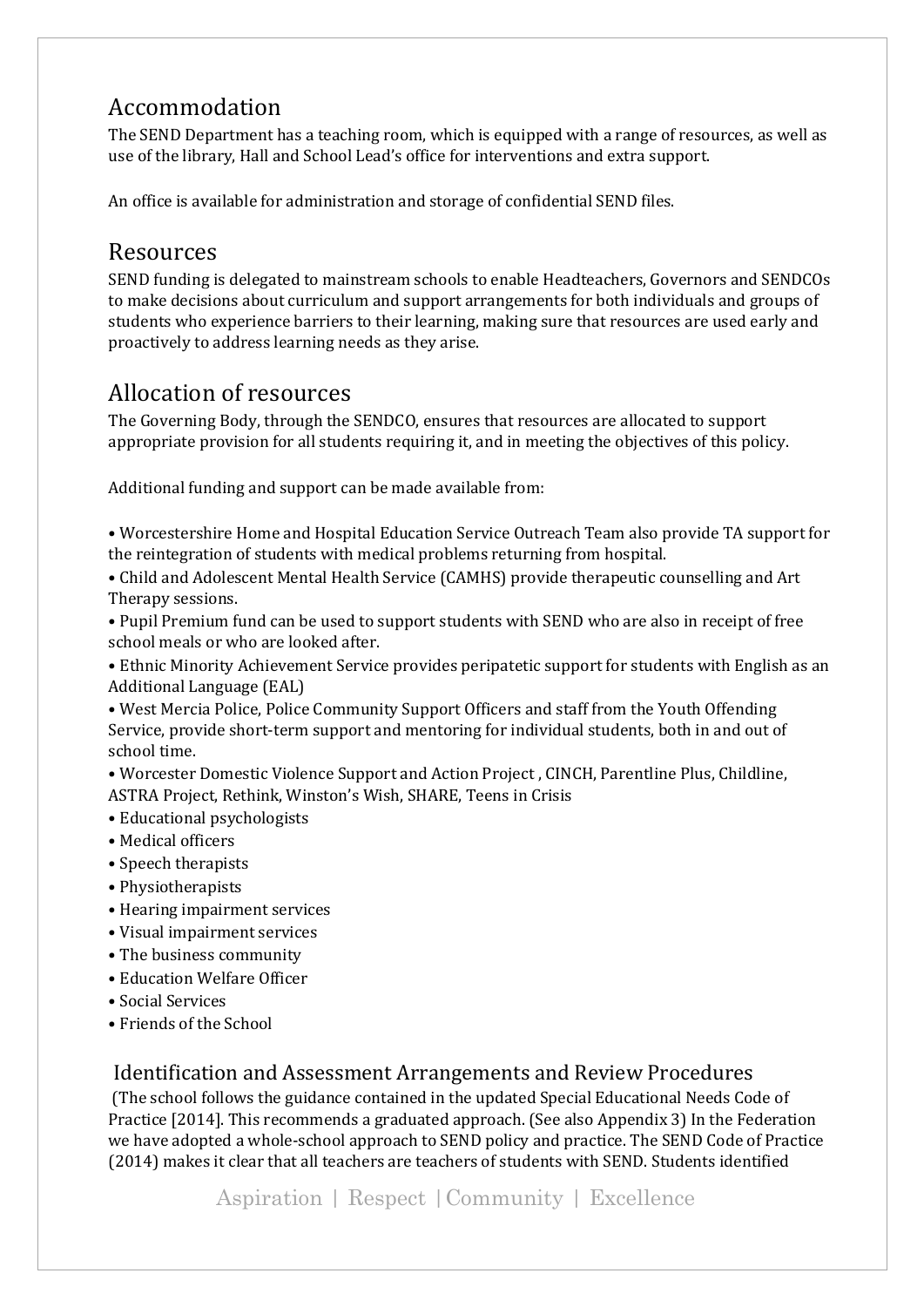as having SEND are, as far as practicable, fully integrated into mainstream classes. Every effort is made to ensure that they have full access to the Curriculum and are integrated into all aspects of the school. Where possible we will try to meet every student's needs within the classroom through ensuring that our planning, teaching and approaches meet the needs of the majority of the students in our school. However, where through careful identification and assessment we and / or the parents determine that a student is not making satisfactory progress then the SENDCO will be consulted. Teachers will do this via a Cause for Concern Form stating the student's name, year group and the concern, for example organisation, concentration, reading and comprehension, behaviour and attendance. Any evidence of progress tracking would also be useful. The SENDCO, in conjunction with the student and parents, will review the strategies and approaches that are currently being used and the way these might be developed. Where this review leads to the conclusion that the child needs help over and above that which is normally available within the class or school we will help the student through Wave 2 intervention.

Following a review of the strategies, it may be necessary to make provision (Wave 2) which is additional to, or different from, that which is already provided. It may be that the student:

1. Makes little or no progress even when teaching approaches are targeted to their particular needs. 2. Shows signs of difficulty in developing skills in literacy and numeracy.

3. Shows persistent signs of emotional or behavioural difficulties that are not addressed through our behaviour management approach.

4. Has physical or sensory problems and, despite specialist equipment, still makes little or no progress.

5. Has communication and / or interaction difficulties that lead to them making little or no progress.

We will seek additional information from the parents, and in some cases, outside agencies, who may be involved with the student. When we have all the available information, we will consider with the parents and the student the next strategy for action. This will involve negotiating and discussing strategies contained on the provision map with the student, parents, teachers and SENDCO. The Provision Map will provide:

- Short-term targets.
- The teaching strategies
- What provision we will make.
- When we will review the plan
- How we will judge progress (success and/or exit criteria).
- Any outcomes after a review.

Possible intervention at this level could include:

- Deployment of extra staff to work with the student.
- Provision of alternative learning materials / special equipment.
- Group support.
- Provision of additional time in devising interventions and monitoring their effectiveness.
- Staff professional development to undertake more effective strategies.
- Access to LA support services for advice on strategies, equipment, or staff training.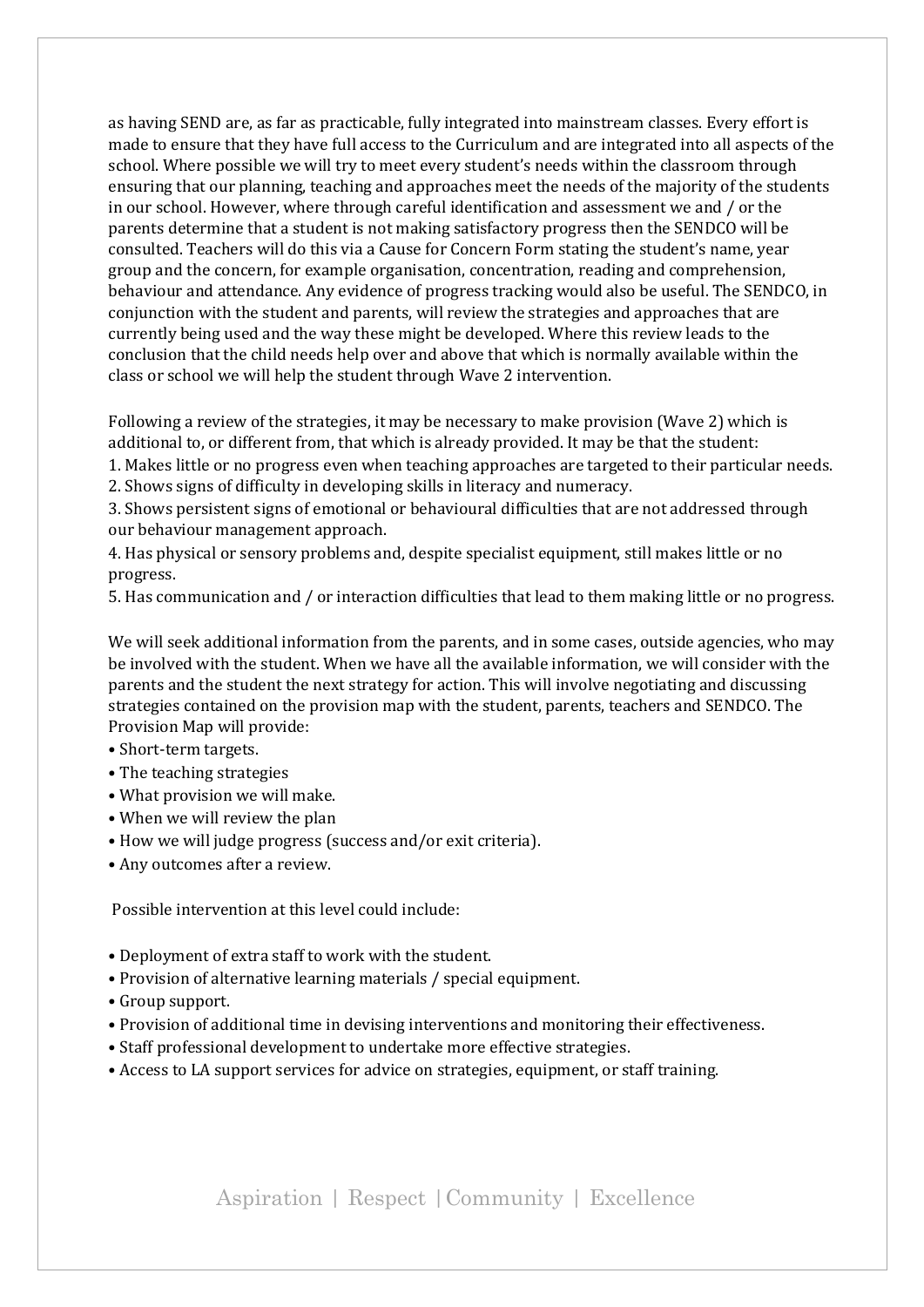Where, despite all our best efforts, the student still continues to make little or no progress in relation to the targets set in any of the five areas, or is working at levels significantly below those of his/her peers we will move to Wave 3 intervention.

External support services may be contacted and involved in the Wave 3 intervention. We will seek advice on fresh targets and strategies, or more specialist assessments that can help us with our planning. Other strategies will be adopted to reflect these new targets after consultation with these agencies, parents, the student, SENDCO and class teacher. We will ensure that parental consent is sought before any outside agencies are involved.

Where, despite all our best endeavours, the student still makes little or no progress in the areas targeted, we will discuss with the parents and student the need for us to approach the LA to request an EHC Plan. We will provide the following information:

- Action followed with respect to Wave 2 and Wave 3 intervention.
- The student's reports and Progress Reviews.
- Records and outcomes of regular reviews undertaken.
- Information on the student's health and relevant medical history.
- English/ Maths attainments.
- Other relevant assessments from specialists such as Learning Support Teachers and Educational Psychologists.
- The views of parents.
- Where possible, the views of the student.
- Social services / Educational Welfare Service reports/ Any other involvement by professionals.

This may or may not result in the LA issuing an EHC Plan. Where a student has an EHC Plan we will carry out an annual review, which parents, the student, outside agencies, SENDCO and teachers, will be invited to attend.

#### The SEND Register

Although the SEND Code of Practice does not require schools to keep a SEND Register, Worcestershire LA expects schools to keep a record of students who have been identified as having Special Educational Needs. This record should include:

- student details
- the nature of the learning difficulties
- the level of support being provided Wave 2 and Wave 3
- dates of annual reviews of EHC Plans and those involved

Such a record provides a useful SEND management tool for monitoring provision.

Students are named on the register, information kept on ScholarPack, if they need provision that is additional to or different from that required by the majority of children their age. Information will be provided by feeder schools, internal and external assessment and staff referrals. Students can be added to or taken off the register at any time, depending on their educational needs. Priority will be given to students exhibiting the greatest need. Students taken off the register will be kept on a list titled 'Monitoring'.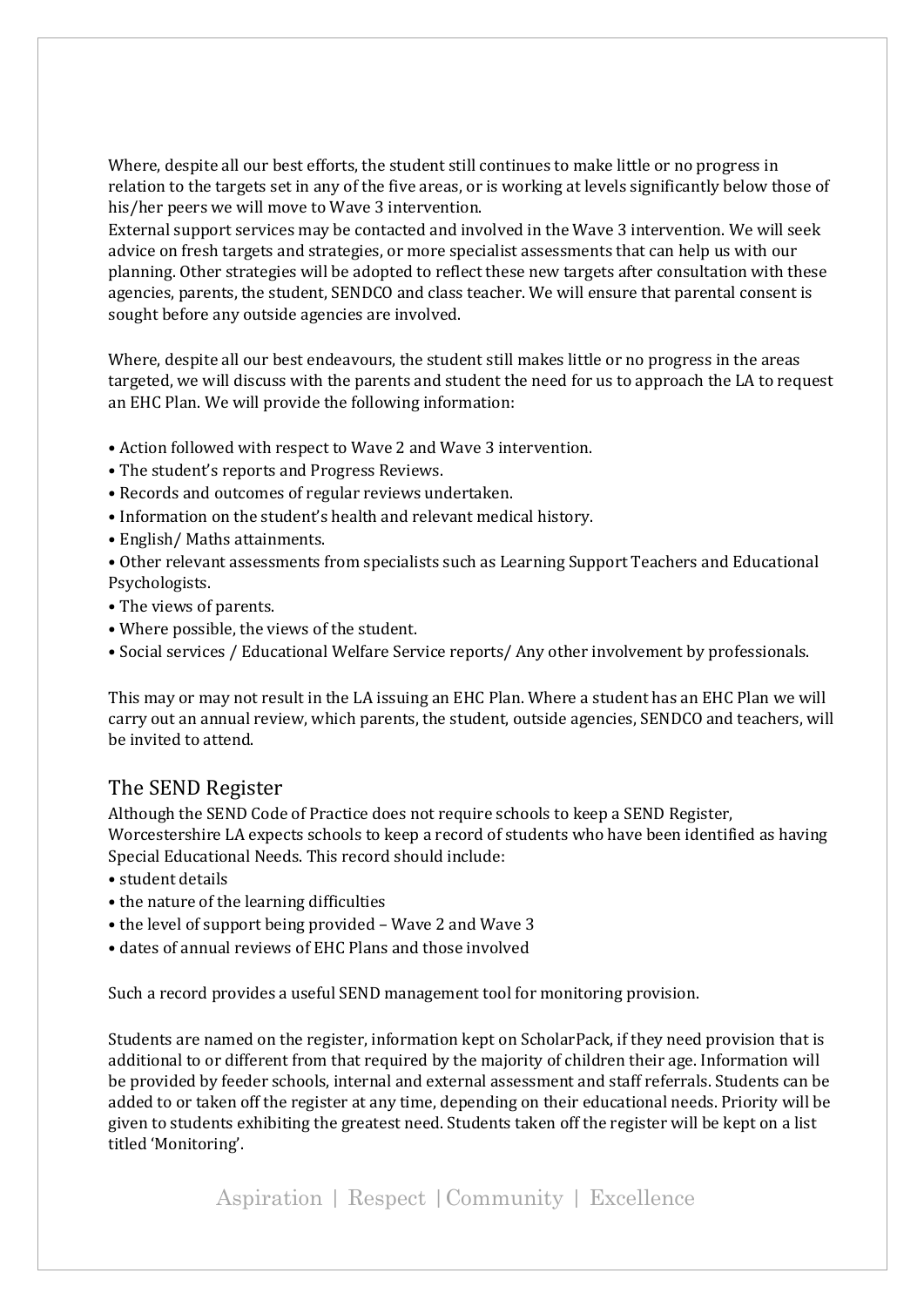## Criteria for Evaluating the Success of the Policy

The policy will be evaluated against the objectives stated earlier and measured by:

• Views of teachers, parents, students, external professionals.

• Parents being aware of individual targets set for children by discussing and receiving copies of any information for their child;

• Students being involved in discussing, constructing and reviewing their own needs and strategies.

• Student attainment or progress, as measured by objective testing and teachers' professional judgement, being raised.

• External evaluation by the 'responsible person' and the LA adviser for SEND based on the objectives of the policy.

• Any external evaluation or inspection.

### Complaints Procedure

If parents / carers have a complaint concerning provision for their child they should initially attempt to resolve this with the SENDCO. If this proves unsuccessful, the matter should be referred to the School Leader and then discussed with the Executive Headteacher. Should the matter still be unresolved the normal complaints procedure of the school should be followed.

### Professional Development

This will involve the SENDCO, teachers and support staff in order to help them work effectively with students having Special Educational Needs and Disabilities and will be linked where appropriate to the school's development plan.

Training in SEND will constitute a proportion of CPD time related to the fraction of students who have SEND. The effectiveness of such training will be monitored and evaluated by the SENDCO.

### Links and Use of Outside Agencies

Close links are maintained with LA support services to ensure that the school makes appropriate provision for students with Special Educational Needs and Disabilities. Where it is necessary to contact outside agencies, the SENDCO will make the necessary arrangements and inform parents accordingly. These agencies have been listed earlier in the policy. Any or all of these agencies may be involved in the construction, delivery or review of targets set in order to ensure student's attainment is raised.

# Partnership with Parents / Carers / Students

Parents / carers are important partners in the effective working relationship with the school in raising their child's attainment. Parents' / carers' contribution to their child's education is valued highly by the staff of the school. Parents / carers are encouraged to involve their child in the decision making processes. The school will also update parents / carers with relevant information.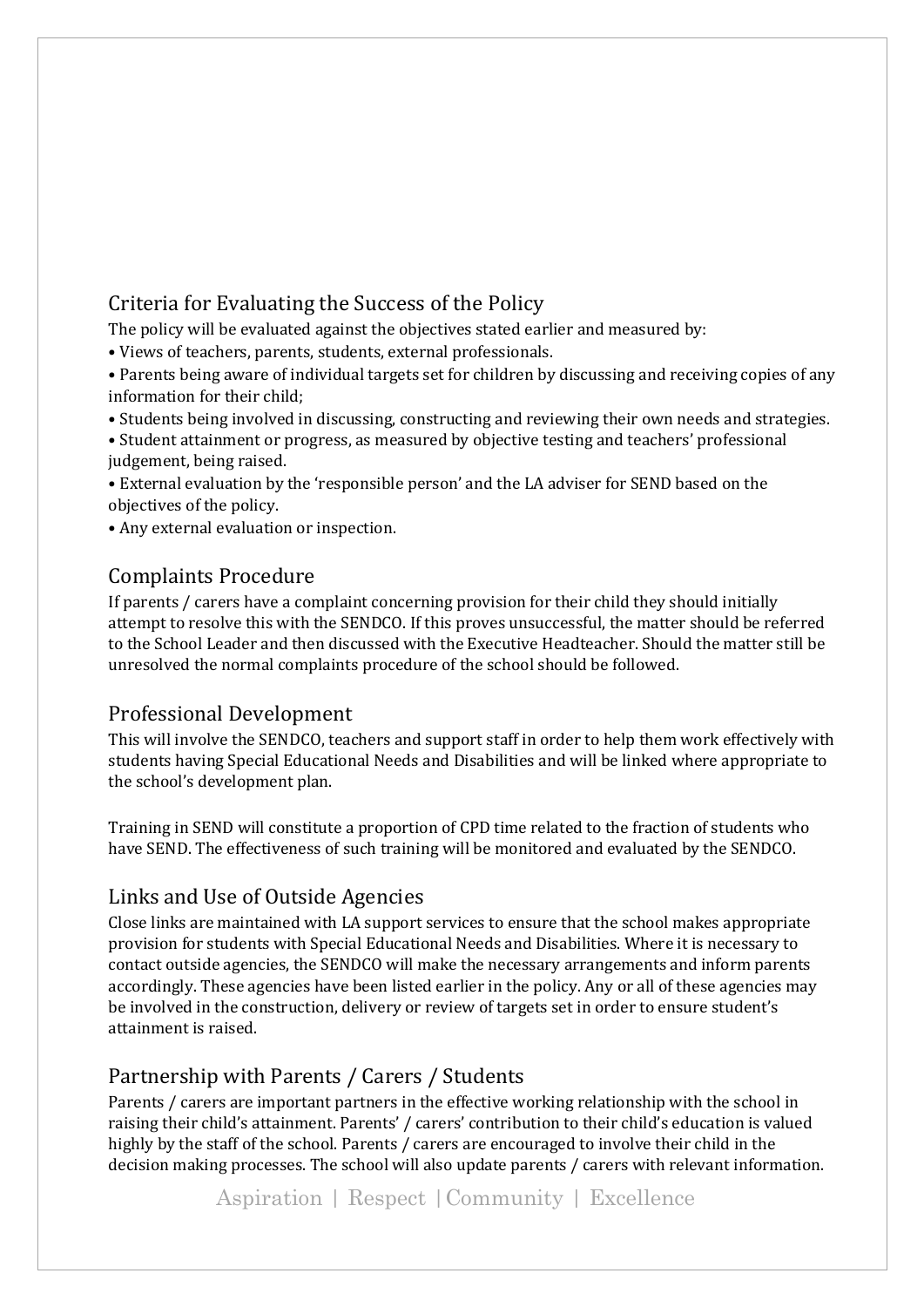### Links with Other Schools

Links are maintained, to ensure a smooth transfer on school entry through liaison and visits to local preschools, nurseries or the child's home. Children due to start Reception in the September are invited to visit us for induction visits in the term before they start school.

If necessary, the school liaises with other agencies at this stage.

Close links are maintained with Middle schools to ensure smooth transition between Years 5 and 6. Transition arrangements include a completed pro-forma and pre-visit by all children to BMS or their chosen school.

#### Test Special Arrangements

Students with SEND may be eligible to special arrangements during tests. The SENDCO will closely liase with the class teacher to discuss the appropriateness of the assessment, what support is needed and how the test will be completed.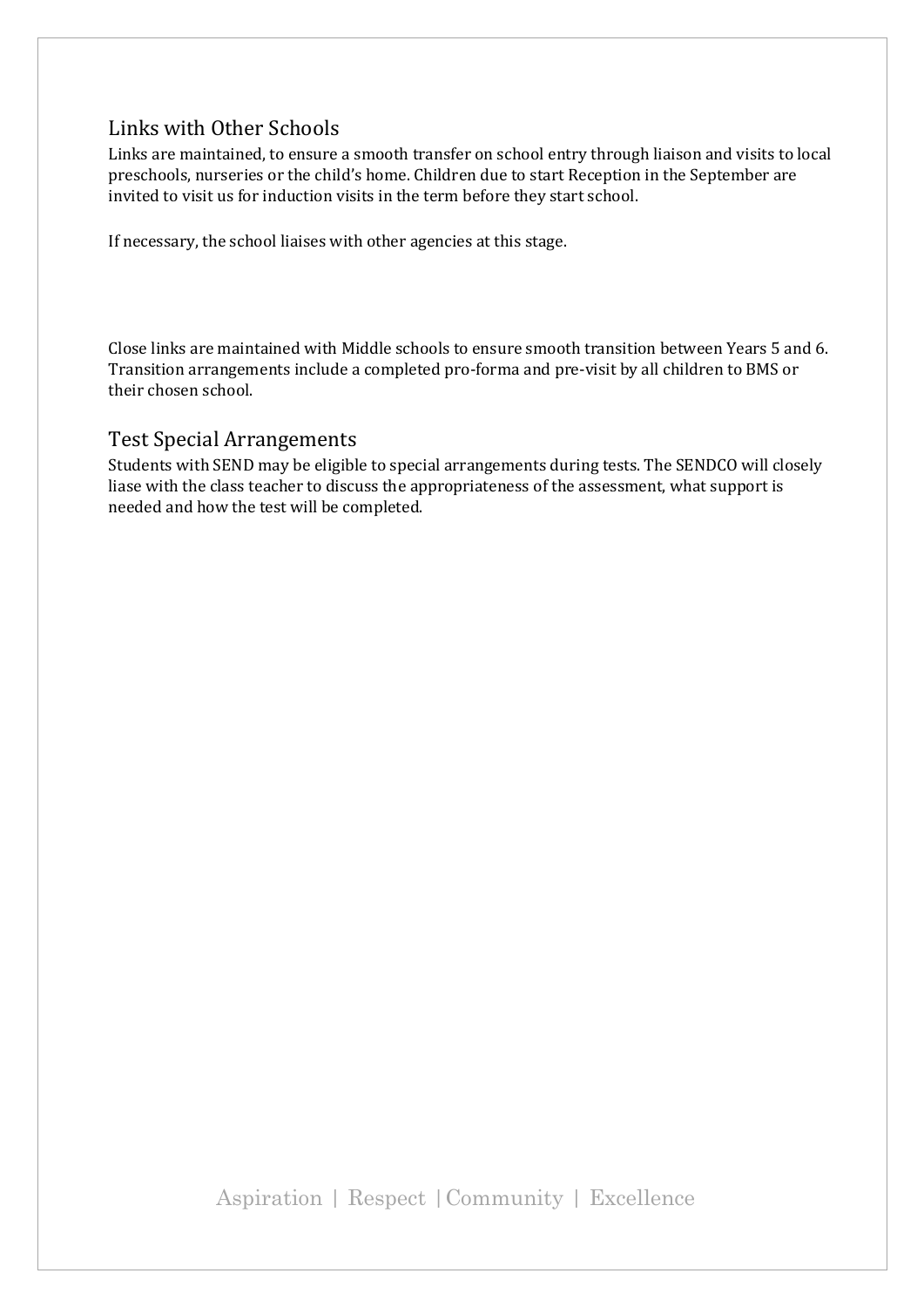# Appendix 1: Provision

• Teaching Assistants support students with SEND across the curriculum, focusing on difficulties that have been identified through screening, at reviews, meetings or discussions with SENDCO and teachers.

• Teaching Assistants are aware of all students with SEND in lessons they support and encouraged to work with students with significant SEND.

• Small groups of students with similar identified needs receive specialist intervention delivered by the TAs, as well as outside agencies. Interventions include: Dyscalculia Assessment and Intervention, 1:1 specialist Dyslexia intervention, Motor Activity Programme (for students with dyspraxia and developmental motor coordination issues), Handwriting and therapeutic activities such as cooking and craft work. Where it is considered necessary, individual students receive 1:1 intervention. This takes place in consultation with the SENDCO, parents, the student and outside agencies. However, inclusion and equality for all students with SEND is mainly the focus.

• In addition to the statutory curriculum, the school provides a range of additional activities. These include activities in sports, expressive arts and crafts, computers, homework clubs, and residential trips. All students with SEND are actively encouraged to participate, and wherever possible TAs will support them.

• SEND students may be supported before school, at break and lunch times where appropriate by the SENDCO, Teacher or a teaching assistant. This time may be to support social or emotional needs, medical procedures, personal care and hygiene or for mentoring purposes.

• Students who require Speech and Language therapy during the school day, will do so with the support of a teaching assistant, who has been given appropriate training and advice.

• Comprehensive Transition Package – First to Middle. This includes extra visits both for SEND students/parents to their new school and staff meeting students at their existing school prior to transition. Also the SENDCO liaising with school staff and arranging activities with the SEND students prior to transition.